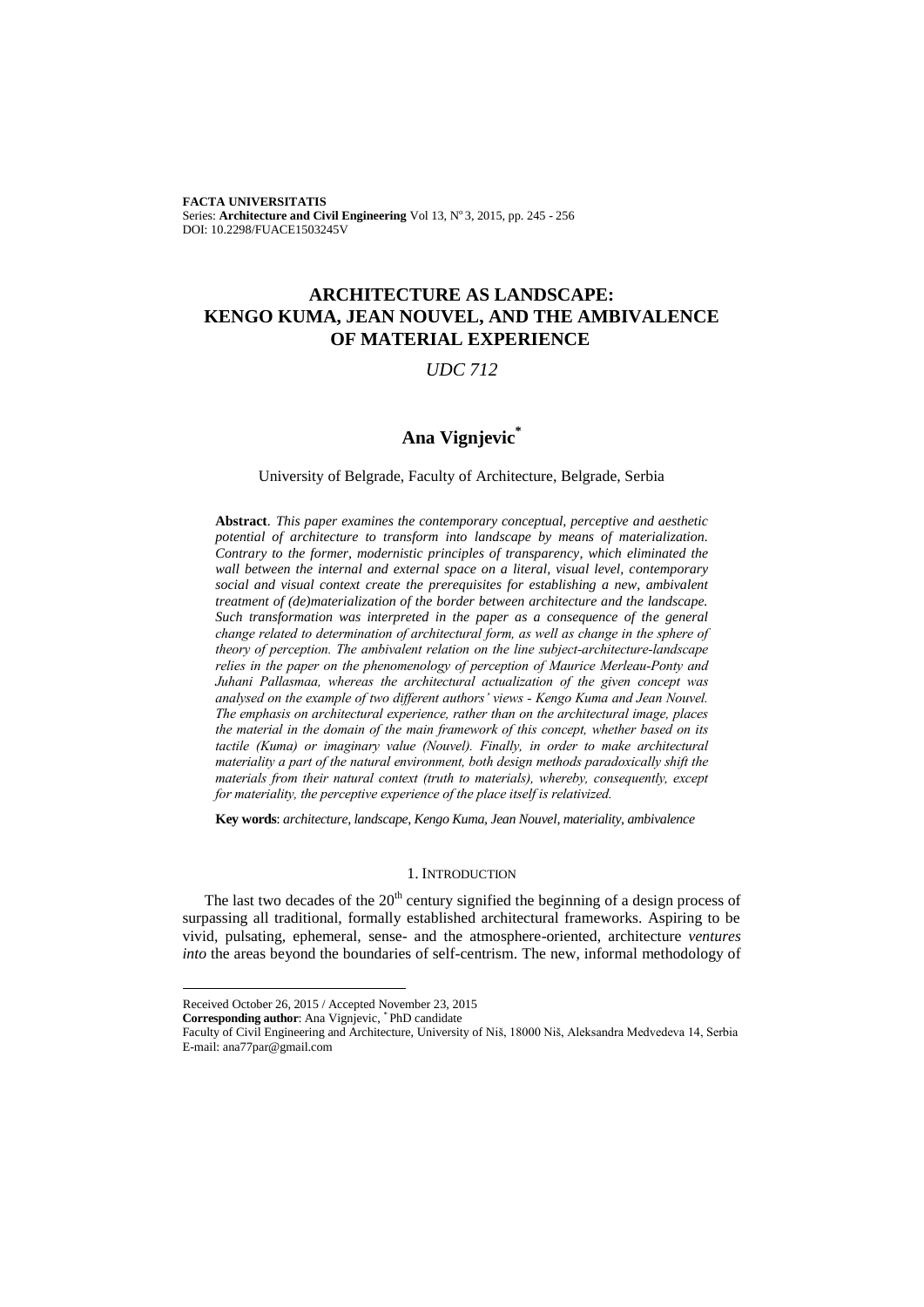architectural design is mostly directed to the current ecological and landscape discourse, which can be, except in the context of a technological and physical appearance, accepted as an aesthetic, symbolic and perceptive category, or ultimately, as a general state of mind. In such a shift of architectural position, the landscape becomes a sort of conceptual *aggregate* from which architecture *draws* countless possibilities for self-transcendence.

A tendency of dissolving traditional distinction between architecture and landscape has been known since the period of modernism. Even though the concept of transparency and free flowing space liberated architecture from the ballast of structure and facade massive wall, it has remained essentially unfinished and contradictory. In functionality of modern age, which was based on stable objects and literal transparency, in the daylight, the eye of the observer was able to penetrate easily and simply through the glassy membrane into the form. The vagueness of the present electronic age melts the matter, but also hinders the efforts to direct the view and "seize" the moment.

According to Salazar and Gausa (2002), there is a "progressive shift from a fixation on objects to an assimilation of the context". The age of technological acceleration requires a *new vision* from the observer, as a different relation between natural and artificial. As Milenkovic (2009) notes, it is necessary to create an transformable architectural concept which is "fundamentally ambivalent as much as realization of chosen technique allows, in order to establish a relationship analogous to the simultaneous manifestation of 'abundance' and 'asceticism' in the fields of 'emotional experience' and 'refined rationalism'".

Considering a shift of observation in such an ambivalent reality, this paper examines new modes of spatial perception - with the implication of Merleau-Ponty's phenomenology of perception, as well as corresponding models of architectural materiality, based on the design principles of two current authors - Kengo Kuma and Jean Nouvel.

### 2. SUBJECT - ARCHITECTURE - LANDSCAPE

The Western visual tradition, founded on the principles of linear perspective and the Cartesian theory of vision, interpreted the landscape as an exclusively visual construct and an object of contemplation (Ignold, 1993). That concept was based on the hierarchical separation of subject and object and on a perception that excluded *time* as one of its components. At such a secluded moment of gaze, a perceiver has no ability to entirely see, comprehend and collect the meanings from the landscape. One can anticipate that logic of perception in Rene Magritte's principles of landscape painting which is based on a pure representation of the external world.<sup>1</sup> (Fig. 1)

Hefele (2010) makes a comparison between Cosgrove's "landscape as a way of seeing" (Cosgrove, 1998) with Ignold's opposite position which introduces landscape as a form of "dwelling in the world" (Ignold, 2000). In this regard he sets two different definitions of landscape meaning. The first position refers to the "social and cultural product composed by projecting meaning onto the land" (Hefele, 2010), while the other represents "practice and participation with the environment to create meaning" (Hefele,

<sup>&</sup>lt;sup>1</sup> Rene Magritte writes: "In front of a window seen from inside a room, I placed a painting representing exactly that portion of the landscape covered by the painting. Thus the tree in the picture hid the tree behind it, outside the room. For the spectator, it was both inside the room within the painting, and outside in the landscape. This is how we see the world. We see it outside of ourselves, and at the same time we only have a representation of it in ourselves." loc. cit. in: Leatherbarrow and Mostafavi (2002)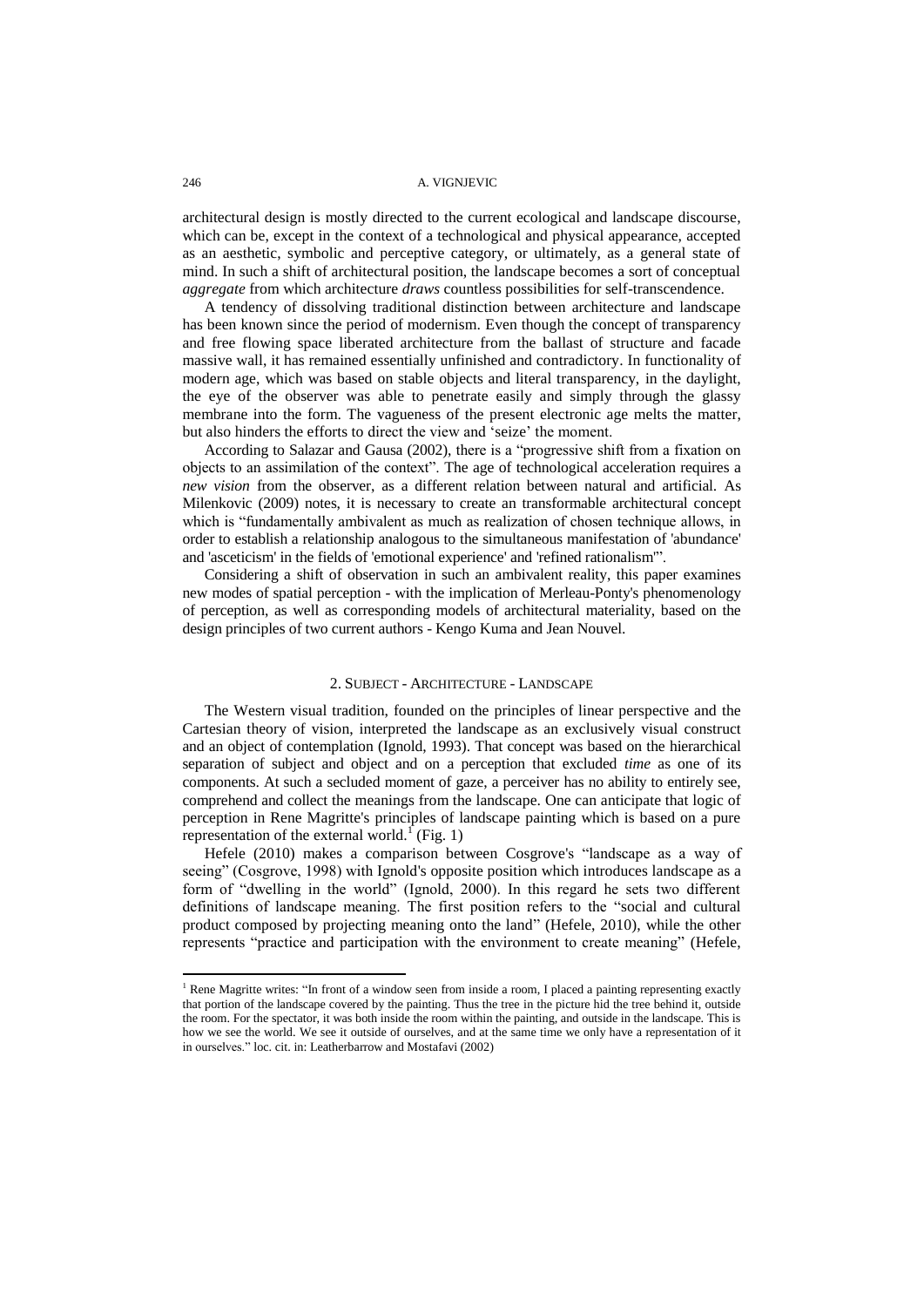Architecture as Landscape: Kengo Kuma, Jean Nouvel, and the Ambivalence of Material Experience 247

2010). In the second, more important viewpoint for us, "meaning is there to be discovered in the landscape, if only we know how to *attend* to it" (Ingold, 2000).



Fig. 1 Rene Magritte, The Human Condition, 1933.<sup>2</sup>

Berleant (1991) holds a similar position, suggesting the concept of "participatory landscape", based on Maurice Merleau-Ponty's phenomenology of perception*.* For Merleau-Ponty (2012), a true image is not the one which credibly, and according to perspective rules, shows what we see through a static monocular view, but something that follows the logic of embodied vision, bodily movements and binocular view. The embodied eye allows reversibility with objects towards which it is directed. Referring to Paul Klee's experience of landscape, in which "trees are looking at him"<sup>3</sup>, Marleu-Ponty (Merleau-Ponty, 1964) transforms previous idea of fixed monocularity. Thus perception turns into a 'binocular vision' and the subject into a synaesthetic entity of body and world in which "the world turns back upon itself, becomes a "visible seer"" (Smith, 1993).

The external world as a visible reality does not exists but for the moving eye of an observer which makes the reality of landscape visible in a more accurate way than a photograph. Marleu-Ponty's *immediacy* of landscape perception is also recognized in his favouring of Cezanne's painting, in which he "depicts matter as it takes on form" (Merleau-Ponty, 1964a). Thereby nature is revealed in all its innocent purity through the eyes of a painter who "only is entitled to look to anything without being obliged to appraise to what he sees" (Merleau-Ponty, 1964). In the mediation between subject and landscape, contemporary architecture, like a Cezanne's painting, tends to melt its formal appearance *giving way* to materiality – by which the object is arising and disappearing at the same time.

 2 [http://en.wikipedia.org/wiki/The\\_Human\\_Condition\\_\(painting\)](http://en.wikipedia.org/wiki/The_Human_Condition_(painting))

<sup>&</sup>lt;sup>3</sup> Paul Klee wrote: "In a forest, I have felt many times over that it was not I who looked at the forest. Some days I felt that the trees were looking at me, were speaking to me… I think that the painter must be penetrated by the universe and not want to penetrate it".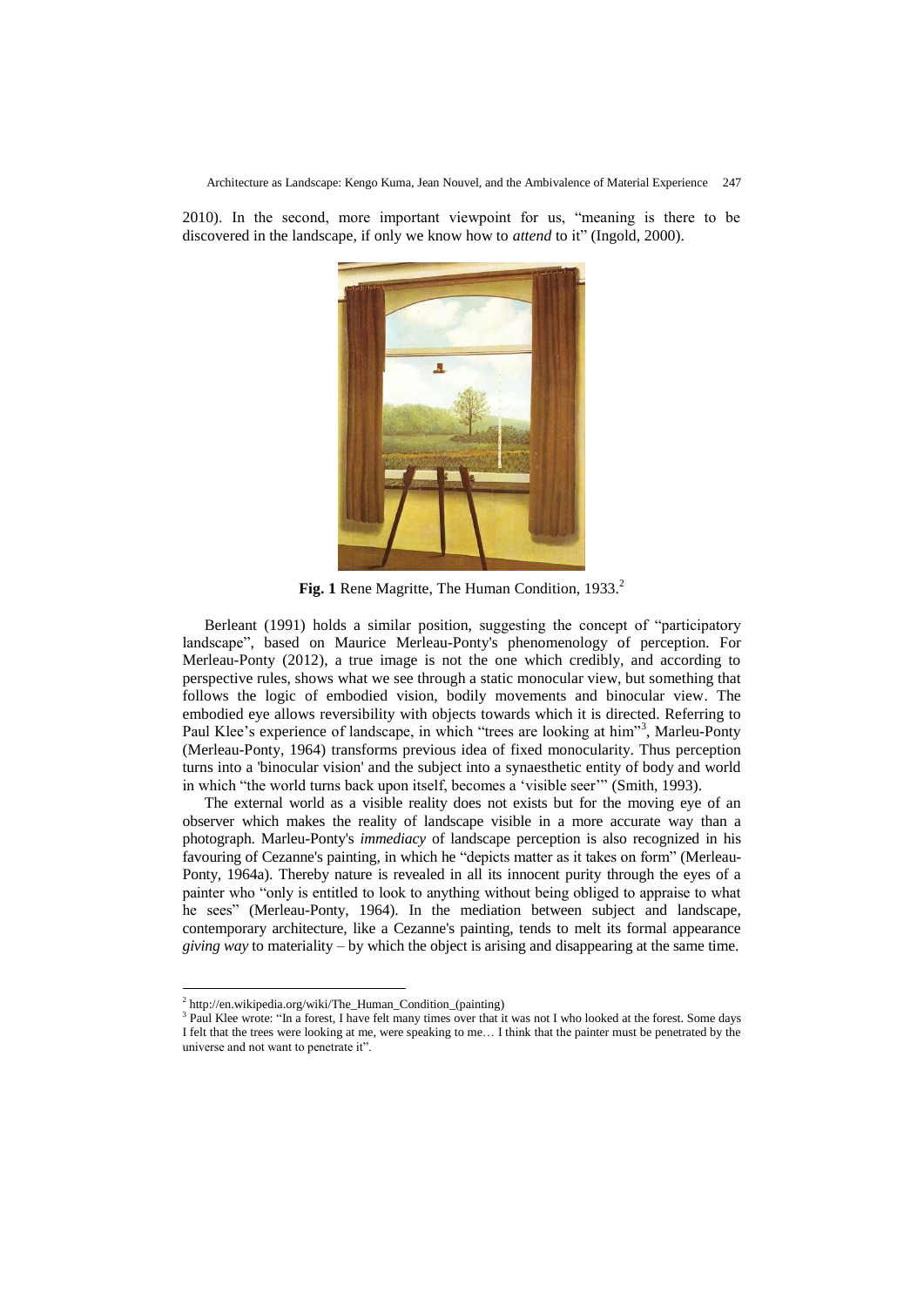#### 3. PERIPHERAL VISION

In line with Merleau-Ponty's phenomenology of perception, architect Pallasmaa develops his own theoretical direction founded in multisensory experience, as well as on affirmation of fragile, peripheral and atmospheric vision. (Pallasmaa, 2014) Instead of attending to a one-dimensional, image-based approach to architecture, Pallasmaa suggests attention to *peripheral vision*, which goes beyond the object to perceive it contextually. He emphasizes that the essential integration of architecture and landscape could be achieved primarily by liberating the beholder from a cinematic and photographic perception of space. According to him, an essential line in the evolution of contemporaneity has been the liberation of the eye from the Cartesian perspectival epistemology, toward the unconscious, peripheral vision. A focused - perspectival eye excludes us from the space and turns us into isolated, passive viewers. By criticizing the usual architects" concern for the photogenic quality of their works, Pallasmaa points out the necessity of leaving the photographic approach to design in order to avoid the perception of architecture through series of "isolated, framed and focused fragments" (Ibid.). As he explains, "the peripheral-atmospheric perception is our essential reality, although we believe that we perceive everything with precision" (Ibid.). Thus the architectural space is interpreted through an undirected look, a drift from visible, and the ambiguity becomes the only clear determination in the domain of immeasurable parameters.

The similar phenomenological platform is established by the architects Kengo Kuma and Jean Nouvel. By criticizing also the photographic and focused perception of space, Kuma elaborates the notion of "wandering perception" (Kuma, 2010), while Nouvel writes about its "destabililization" (Nouvel, 2002). Drawing on the idea of perceptual versatility, Kuma's and Nouvel's approaches to design process could be subsumed under two seemingly different theoretical models: the model of the Garden – as an example of stimulation of haptic experience, and the Cloud – as an expression of unconscious, imaginary experience.

### 4. GARDEN: KENGO KUMA'S HAPTIC EXPERIENCE

As an example of the place where peripheral vision and multisensory experience are stimulated, Kuma (2005), as well as Pallasmaa (2005, 2000), refers to the forest and the traditional Japanese garden. <sup>4</sup> A philosopher Bachelard shares a similar attitude. In a discourse of his *poetic imagination*, forest/garden character of space is reflected in its ambivalent nature. Such space is closed/open, and at the same time "veiled for our eyes, but transparent to action" (Bachelard, 1994).

As a response to the elusive web of information by which the contemporary electronic context is constituted, Kuma suggests an architectural concept which contains "unprocessed cluster of particles – scattered rubble and grass" (Kuma, 2010). That should be, as the *wild garden*, a non-hierarchical space that has neither borders nor contours, no defined layout or fixed paths, but where every subject is connected to the world as a whole. Such space should provide the possibility for creating numerous new spaces and network of relationships as soon as someone steps into it. (Fig. 2)

<sup>4</sup> For the analogy with forest see: Pallasmaa (2005), and for the analogy with traditional Japanese garden see: Pallasmaa (2000)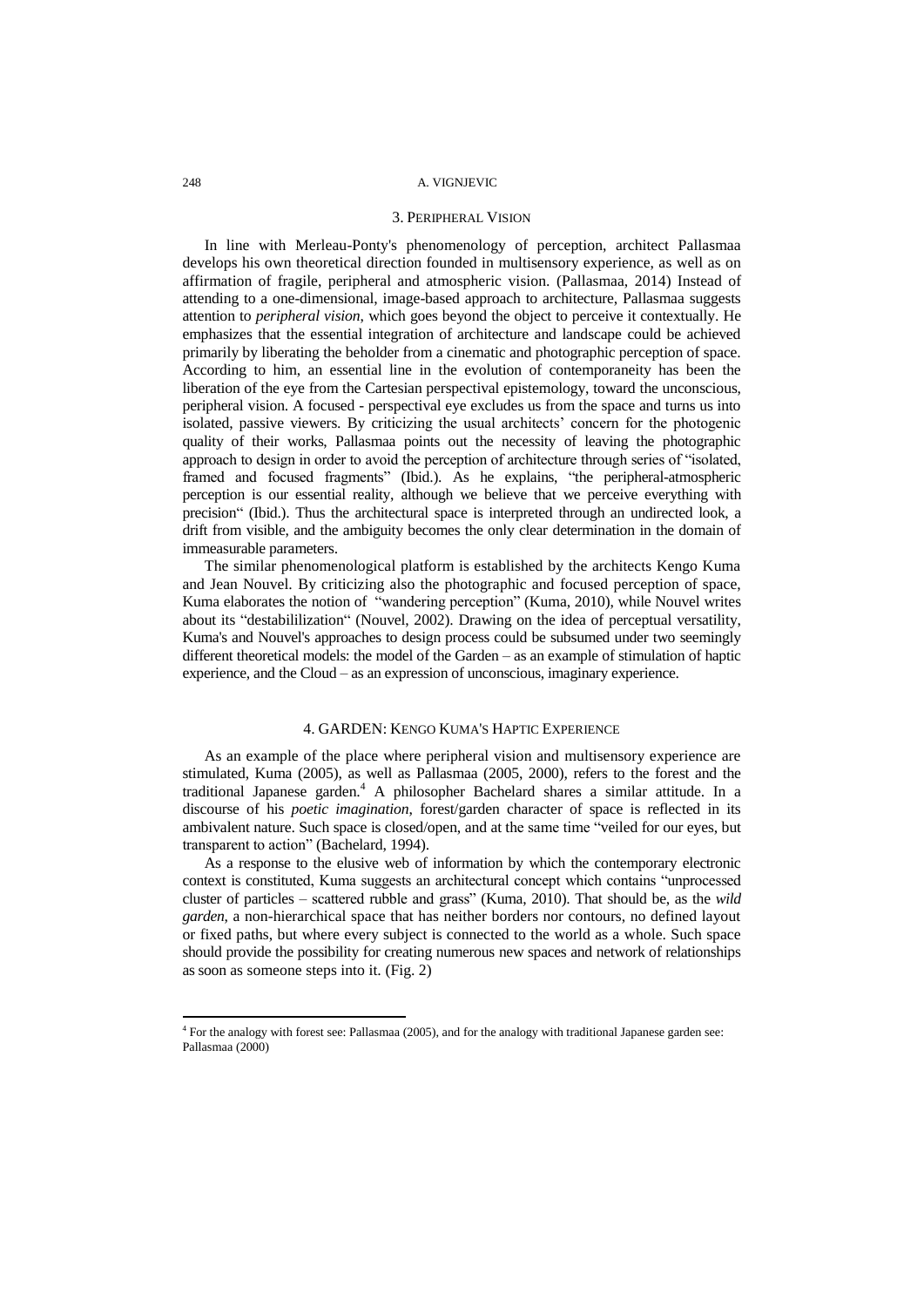

**Fig. 2** Kengo Kuma, Instalation, Senseware: Con/Fiber, Design Week, Milano, Italy, 2009.<sup>5</sup>

Kuma illustrates the conceptual model of such space using the metaphor of traditional Japanese garden in his essay "Digital gardening" (Kuma, 2005). The comparison between landscape and architecture is not based on visual analogies, but on hidden programmatic and methodological mechanisms of adapting the pastoral and handicraft techniques of gardening to the contemporary technological processes. In distinction from a landscape architect who works *outside* landscape and visually manipulates with it, a gardener is always *inside* the space he cultivates. Busy with earthing up, watering and planting, a gardener becomes the prisoner of space he works in. However, he is inside the space in a different way from the visitor of an object which is typical for the Western architectural praxis. The images he looks at are not distant and framed, but rather intimate and compassionate. Thus the psychological inertia of optical fields, which is limited by the mechanisms of selectivity and gathering of experience, is surpassed, and the objectoriented architectural image is replaced by a constantly changeable, interactive content. Through such action every formal appearance of architecture disappears and turns into a programmatic, incessantly changeable capacity of a place.

Kuma founds his theory on the polemic against Le Corbusier's architectural principles. In Kuma's interpretation, Le Corbusier did not succeed in erasing the border between architecture and surroundings*,* no matter how weak and dematerialized that border was. The reason for that lies in his distinctively visual orientation and a desire to define the object as a series of framed images: "The more we insist on visual perception, our view demands a frame, and the frame inevitably turns into an object". (Kuma, 2005)

According to Kuma, exceeding the boundaries of architectural object implies the simultaneity of time-space perception. In that sense, the question of frame is not only in the visual limitation of our eyesight, but in temporal isolation i.e. a moment when the perception of frame secludes us from the time continuity: "As long as the subject depends on its visual perception, it is isolated, no matter what it perceives and at what extent it abides within architecture. The frame separates and pushes apart subject and object. Time stops the moment our look directs towards a thing". (Kuma, 2005). Dematerialization of the formal architectural frame, in Kuma"s opinion, lies in the redirecting the course of action, as well as in the acceleration of time flow within architectural space. In such a concept, perceiving of an object from an external, bird"s-eye view becomes irrelevant. It is necessary to experience the space from within, through the dynamics of changing the

1

<sup>5</sup> <http://www.architonic.com/ntsht/milano-2009/7000309>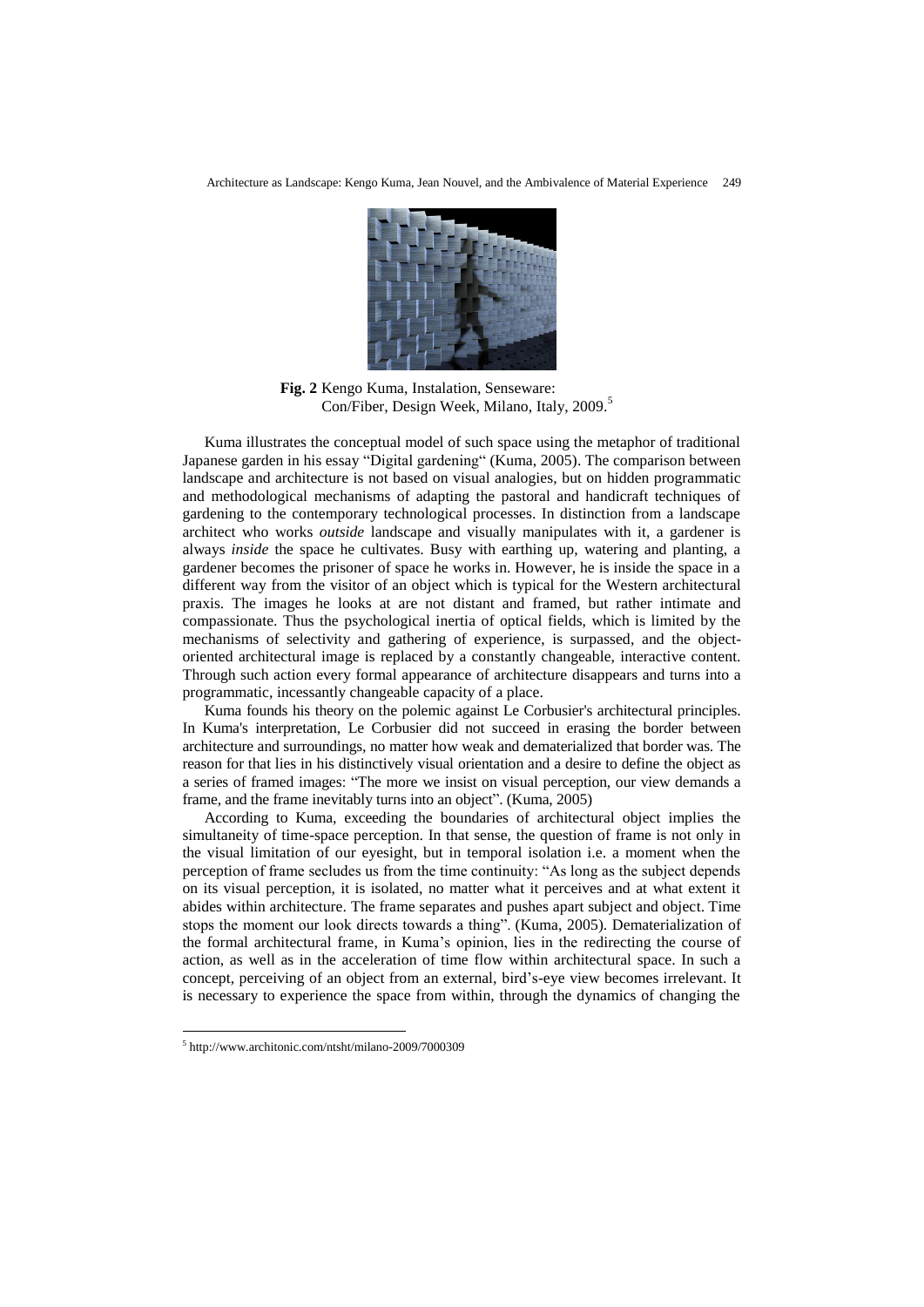time sequences. In that way, the subordination of external form to inner mechanisms creates prerequisites for the matter to 'flow quietly away' from the object and get into a region where architecture becomes landscape and vice versa. (Kuma, 2010)

### **4.1. Event matters: fragmentation**

In the process of interpreting the theoretical platform of 'Digital Garden' within the domain of architecture, Kuma chose the concept of affirmation of architectural materials, as a sort of mediators between a *human body-architectureenvironment-time*. In order for a subject to avoid distancing himself, even for a moment, from the visual field that surrounds him, Kuma creates a principle in which the language of body and the language of walls are complementary. Such a concept implies the absence of windows on the facade walls. (Fig. 3)

The traditional treatment of windows, whether it is a group of openings or a glass envelope, Kuma replaces with the concept of "particlisation" (Ibid.), both at the level of urban theory as well as at the level of the materials. By





particlising materials, the architectural space is no longer observed as a visually measurable object, but as an interactive place in which the rhythm and the distance between fragmented pieces are not perceived by eyesight, but through the action of human body. The size of the selected particles is determined in response to the distance from the observer. In accordance with this, it is possible to create the required articulation of *time.* (Fig. 4)



**Fig. 4** Kengo Kuma & Associates, Great Bamboo Wall House, Beijing, China, 2002.<sup>7</sup>

Following Deleuze's attitude to the elasticity of materials, Kuma establishes the thesis of material "relativity" (Kuma, 2005a), based on the strong relationship between the body and architectural materiality. According to Deleuze, the property of the material is no more than an expressions of the speed and forces acting on it. For instance, when a ship

<sup>6</sup> [http://info.aia.org/blast\\_images/kc/cod\\_11\\_japan1.html](http://info.aia.org/blast_images/kc/cod_11_japan1.html)

<sup>&</sup>lt;sup>7</sup> <http://themodernhouseblog.net/2013/04/11/what-were-reading-kengo-kuma-complete-works/>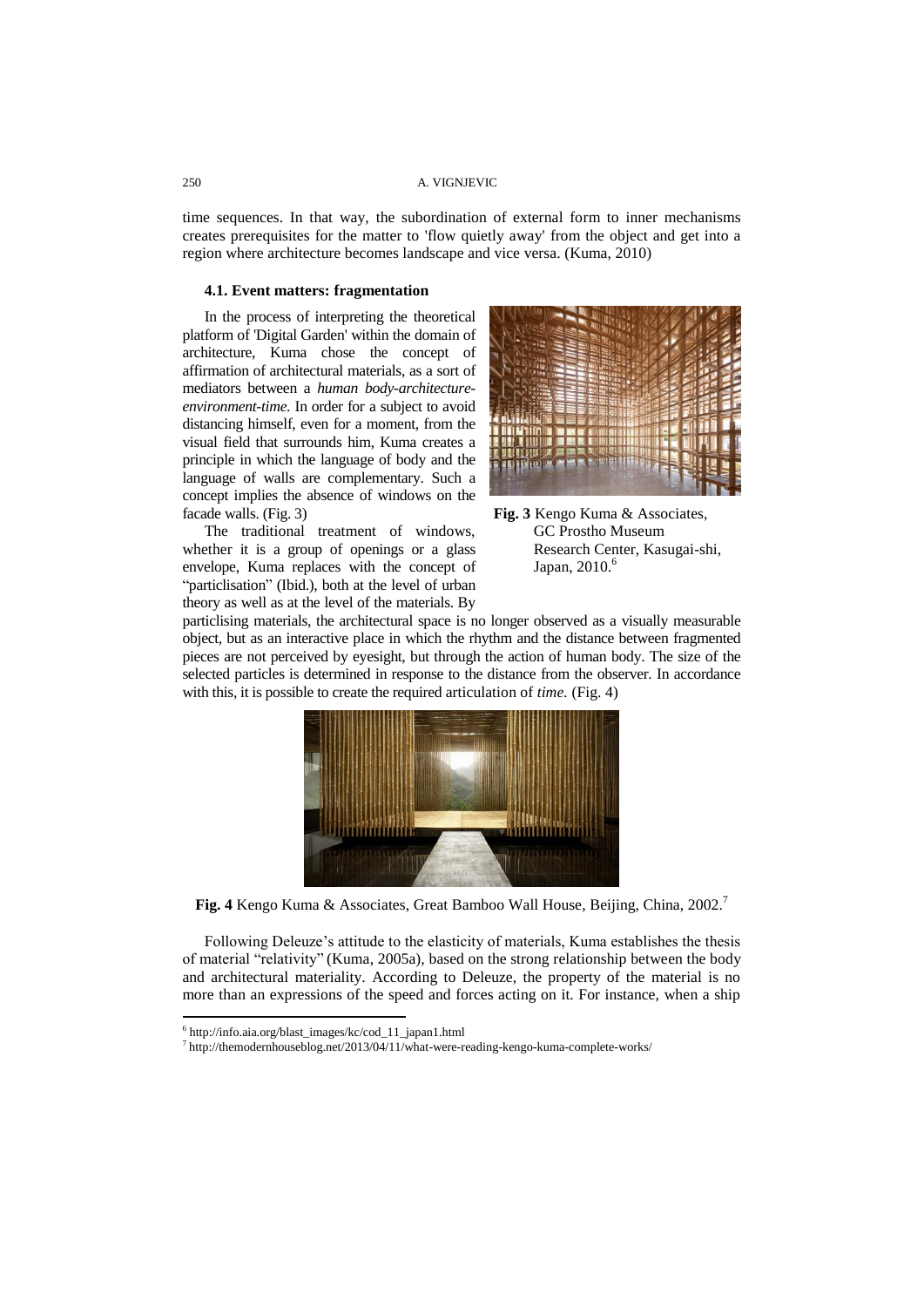Architecture as Landscape: Kengo Kuma, Jean Nouvel, and the Ambivalence of Material Experience 251

moves at a certain speed, waves will change their primary state and become solid as a stone. The metaphor of elasticity is in this case "the reflection of the active compression of materials" and finally, referring to Deleuze, Kuma emphasizes that "all elasticity is relative". (Ibid.)

Fragmented, folded, narrowed, materials as stone, brick or wood, enable the light and the sound to penetrate smoothly into the interior of an object, leaving the impression of a vibrating and light structure of the wall. The technique of fragmentation is a process based on the principle of permeation of "archetype pairs": light and shadow, opacity and transparency, ephemeral and permanent, superficial and deep, singular and multiplied, repetition and variation … Finally, every mentioned relation is *woven* into the relationship between the smallest part and the whole. By merging the full (touchable) and empty (untouchable) part of a materialized surface, the tactile and the visual value of architecture permeate. As Vasilski (2012) observed, united tactile and transformational

value of the materials create the opportunity of material expression of immateriality.

On the other hand, architectural form is disintegrated in the interrupted continuity of materials and turned into an open process, a place of mediation. The integration of architecture and landscape is in this way realized not so much by the act of imitating the exterior as by the technique of *disappearance* of the form through the effect of destabilizing its interior. Architectural form in fact implodes dissolving its own interiority for the landscape which surrounds it. (Fig. 5)



**Fig. 5** Kengo Kuma & Associates, Lotus House, Kamakura, Japan, 2005.<sup>8</sup>

### 5. CLOUD: JEAN NOUVEL'S IMAGINARY EXPERIENCE

In the chapter on modern landscape painting at the end of the  $19<sup>th</sup>$  century, John Ruskin wrote: "We turn our eyes… to the most characteristic examples of modern landscape. Аnd, I believe, the first thing that will strike us, or that ought to strike us, is their *cloudiness*" (Ruskin, 1888). A century later, a cloud – as the manifestation of landscape atmosphere is acknowledged as one of the "first visual metaphor" in contemporary architectural discourse. Blurring the boundaries between real and virtual, material and immaterial, natural and artificial, creates preconditions for an architectural phenomenology which reveals itself through elusive form and suggestive indeterminacy.

Unlike the correlation between the former *pure* modernistic form and the ideal landscape image personified in the *sun-space-greenery* unity<sup>9</sup>, the contemporary ambivalence of form and architecture is opened for new, equally ambivalent forms of atmospheric activities. Blurring<sup>10</sup> as one of the manifestations of atmosphere's ephemerality, becomes the method

<sup>8</sup> <http://cplusc.com.au/news/wp-content/uploads/2012/08/LotusHouse.jpg>

<sup>&</sup>lt;sup>9</sup> One of Le Corbusier's principles for "Ville Radieuse" (The Radiant City) from 1924.

<sup>&</sup>lt;sup>10</sup> *Blur/blurring* can be seen as one of methodological and appearance phenomenon of contemporary architecture. Diller and Scofidio (2002) use this term in the title of their publication "*Blur: the making of nothing*", which follows the chronology of creating the pavilion of the same name (Blur building) from Expo in Switzerland in 2002. Diller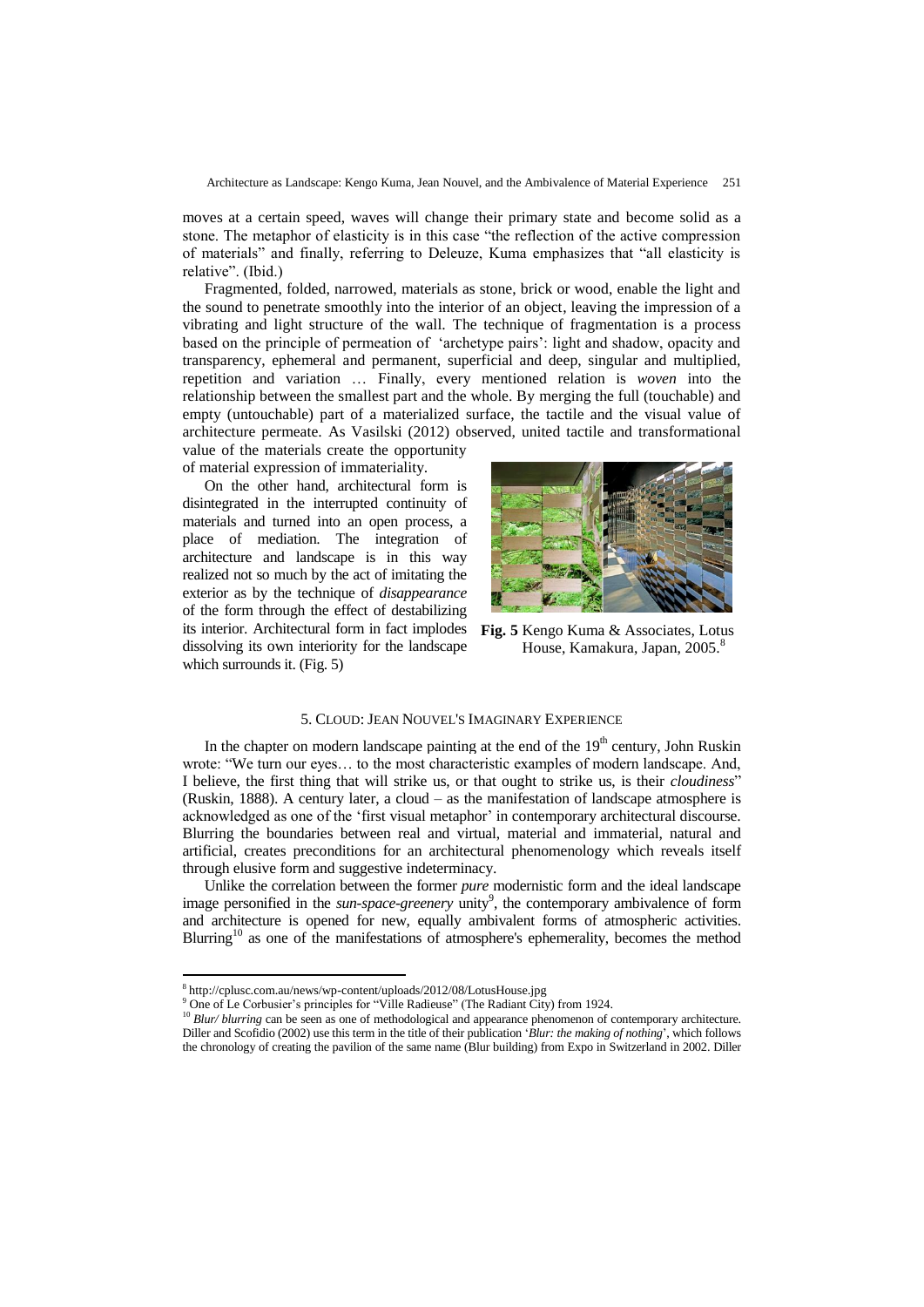and the final effect of architectural appearance. In that way, in accordance with the perception of landscape, architecture turns into an immeasurable and open process of adjustment, in which the clarity of one experience is expressed only within the field of subject's perception.

Similar to the viewer of landscape painting in Ruskin"s time, the subject who participates in the perception of contemporary architecture is expected "to lay the foundation of happiness in things which momentarily change or fade; and to expect the utmost satisfaction and instruction from what is impossible to arrest, and difficult to comprehend" (Ruskin, 1888). This is possible when a viewer is not able to see clearly, but partially, peripherally, dimly. The architecture of a *cloud* is an image seen by peripheral eyesight, from a distance, or through the window of a moving vehicle, or in any circumstances obstructing the careful observance of its specificities. Blurred appearance affirms that we always stand at the wrong place, from which it is impossible to comprehend the objective appearance of form.

The cloud displaces a viewer"s position through the aesthetic of an uncertain and pure effect, while the vagueness of picture requires the perception be completed in the subject's imagination. Like Merleau-Ponty's *visible seer*, blurring 'makes you look back' to the seer, whereas the perception becomes the question of mutual interaction between subject and object. In that sense, the perception of cloud can be defined not as *looking at,* but as a self-reflecting experience. Such a method undermines the independent existence of the exterior and re-defines it as a purely mental construction. Consequently, the architecture of a *cloud* is a space of *production*, an instrument, an artificial substructure based on the principles of nature while anticipating a subject's subsequent reaction.

Under such perception model, the architect Jean Nouvel creates his own authorial concept, found on the aesthetic of illusion and imagination. Unlike Kuma's and Pallasmaa's approaches which are based on the affirmation of the tactile *value* of *concrete materials*, Nouvel chose the concept of dematerialization, which implies the complete disappearance of the material aspect. The instrument for achieving such a concept does not lie in Kuma"s activating of the object's interiority - based on bodily movements, but in the inclusion of the exterior – atmospheric activities into the process of dissolution of architectural appearance (Fig. 6).



**Fig. 6** Ateliers Jean Nouvel, European Patent Office Competition, Rijswijk, Netherlands, 2013.<sup>11</sup>

and Scofidio (2002) explane this phenomenon as a game between natural and technological forcesin which physical reality slowly vanishes and finally disappears at the expense of our physical effort in orientation. -The same term, but in a different context, is bound to the architecture of Eisenman (2007). In that case, the *blur* is not the question of visual effect, but a strategy for examinig the realtionship between mind and body in

architecture by which the conventional or expected experience of space is replaced.

<sup>&</sup>lt;sup>11</sup> <http://www.sa-c.net/index.php/component/k2/item/104-svjetlo-u-arhitekturi.html>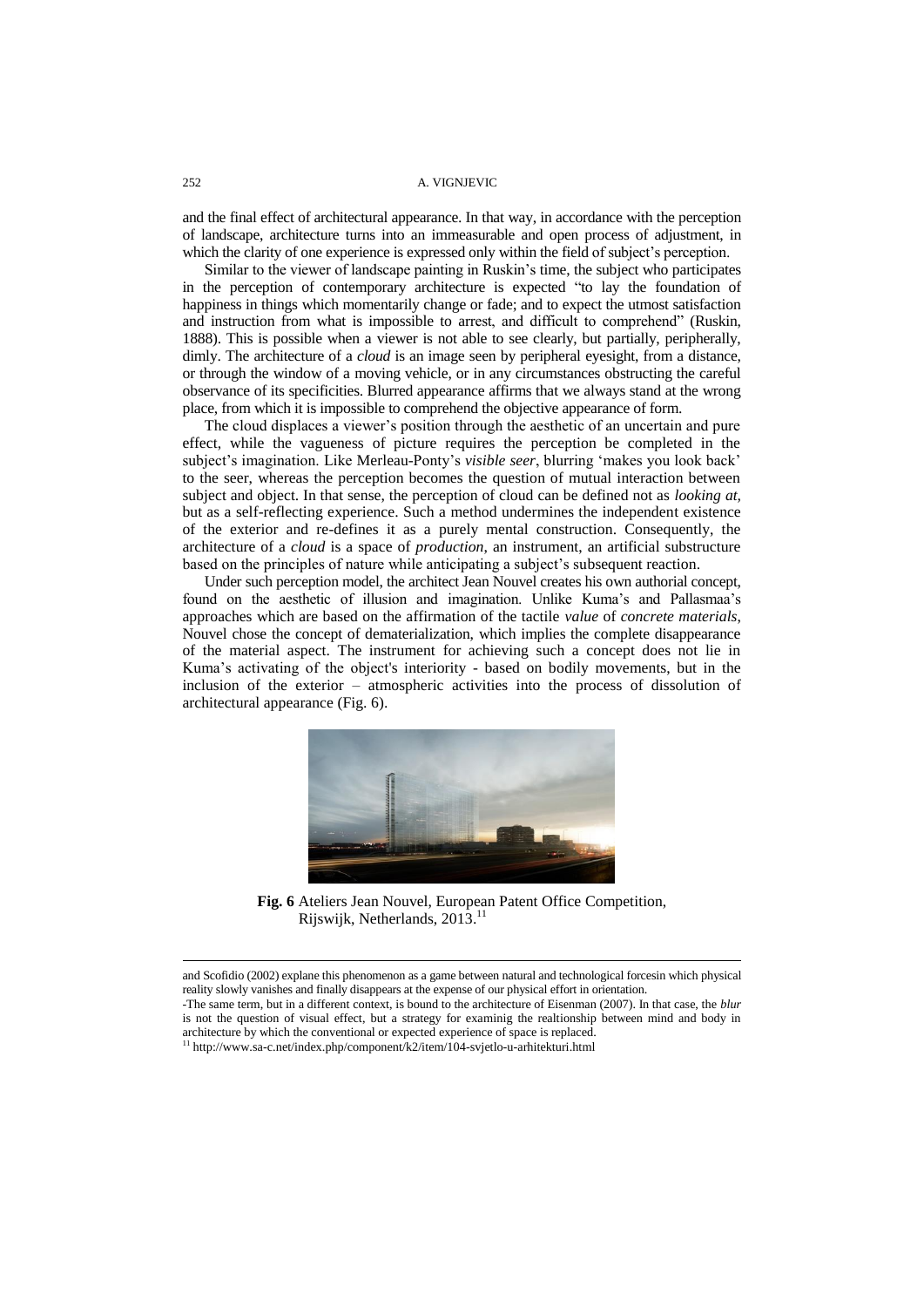Architecture as Landscape: Kengo Kuma, Jean Nouvel, and the Ambivalence of Material Experience 253

As Leatherbarrow (2009) observed, such approach is analogue to Virilio"s interpretation of modernity, according to which "speed and technology eliminate barriers between people and nature, between the world and the universe". By the negation of the essential difference between synthetic and natural world, the rift between architecture and landscape is levelled, as well as liberated from the presence of material appearance. In the absence of the material, the presence of surroundings is achieved. The use of big translucent or glass façades does not aim at an easy and simple observance of visible



**Fig. 7** Jean Nouvel, Arab World Institute, Paris, France, 1989.<sup>12</sup>

landscape (which was characteristic for the modern era), nor it is a goal per se. It rather enables the surrounding atmospheric effects to "saturize"<sup>13</sup> the architectural envelope by tactics in the level of transparency, translucency or reflection, and thus become the constituent element of object"s structure itself. (Fig. 7)

In the case of the Cartier Foundation building, a viewer never knows whether he sees the sky or its reflection. In fact, both are visible. The overlap of glass panels results in a uniqueness of effects through the interaction of several different appearances. According to Nouvel, the ambiguity between the real and the reflected picture, reality and illusion, generates a form of sensory deception, formerly mentioned in this text as a "destabilization of perception". The language of reflection brings confusion into the field of perception, relativizes reality and creates dynamic and complex images as opposed to a static and obvious transparency.

### **5.1 Atmosphere matters: saturation**

 $\overline{a}$ 

Since every atmosphere is "generated by a strong presence of materiality" (Pallasmaa, 2014), thus the architecture of cloud can be understood as the act of *weakening* the formal architectural logic at the expense of its materiality (Ibid.). The materialization of atmosphere Nouvel creates by new, ambivalent form of transparency. The secret of his transparency surpasses the imposed transparency, tactics between the visible and invisible stands opposite to total visibility. Such technique of dematerialization is not based on the modernistic utopia of a world without walls, but on a new kind of opening, by using the walls that have already been built. According to Nouvel (2002), new transparency is "trans-appearance". The prefix *trans-* in this case can be understood as the changeability of appearance through the regulation of attraction. (Fig. 8, 9)

<sup>&</sup>lt;sup>12</sup> <http://www.sa-c.net/index.php/component/k2/item/104-svjetlo-u-arhitekturi.html>

<sup>&</sup>lt;sup>13</sup> For the comparison between the concept of "sedimentation", which is characteristic for the use of *concrete* materials in architecture, and "saturation", which is connected to Nouvel"s dematerialized architecture, see: Leatherbarrow (2009)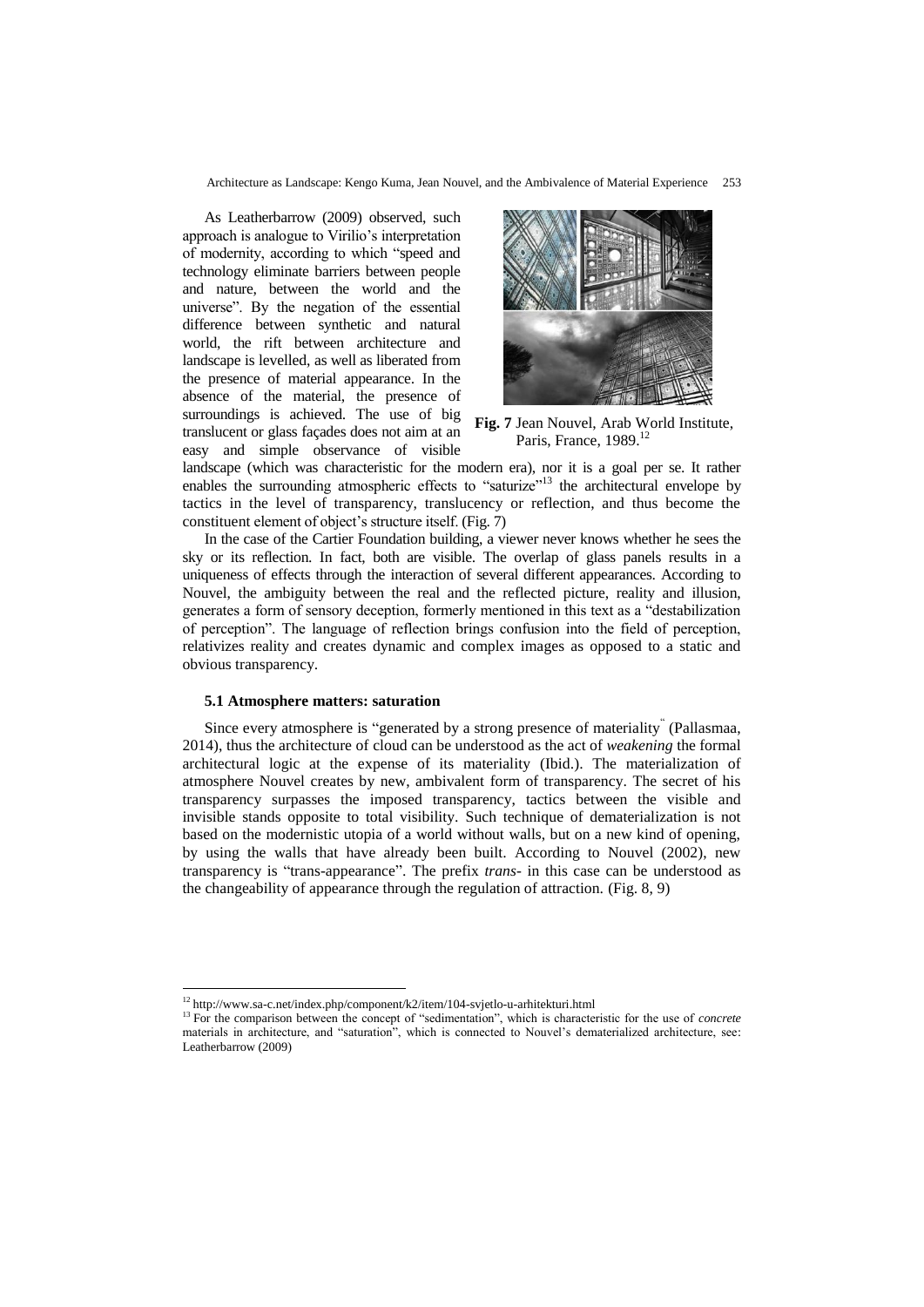

**Fig. 8,9** Jean Nouvel, Foundation Cartier, Paris, France, 1994.<sup>14</sup>

On the other hand, referring to Oscar Wilde"s observation that "there was no fog in London until Whistler started painting it" (Botton, 2006), the new transparency can be interpreted as the trans-position of exterior reality from the natural to the artificial space of image. In such conception of *transpositioning,* the metaphysical value of a landscape effect turns into a pure aesthetic construction. In the discourse of architecture, such inversion of the origin of landscape scenery can be realized within the relation between surroundings and the façade. The surfaced, abstract and passive appearance of glass envelope is contrary to vivid, stratified, mobile landscape. Unlike Kuma"s *concrete* materiality, such approach to materialization is free from the *weight* inherent in "material essence or age" (Pallasmaa, 1994). Abandoning the obvious intimacy with the matter, opens the architectural façade to numerous reflections of the exterior. In that way, negation of plasticity could be interpreted as a sort of affirmative resistance, *freezing* of the desired effect, taken from the surrounding. Thus the weightless architectural appearance is allowed to imitate, as well as to revitalize the chosen character of a place.

### 6. CONCLUSION

Two seemingly opposite approaches to the dematerialization of boundary between architecture and landscape, are bound by a common, paradoxical quality of materials based on the inversion of the archetypical comprehension of their use. On one hand, Kengo Kuma's fragmentation of *solid* materials such as stone or wood, enables the light and the sound to penetrate smoothly into the interior of the form. Contrary to the essential purpose and intent of such materials, they create the impression of a vibrating and light structure of a wall.

In a broader sense, such 'relativity of materialization' can also be interpreted as the consequence of ambivalent and paradoxical relation to the perception of *weight.* The notion of weight, in a contemporary context, is not necessarily connected to the inertia of physical matter. Nowadays, when we can cut the hardest stone into a thin paper, the range of contemporary significance of *weight* is much more polyvalent than in the architecture of the past.

<sup>&</sup>lt;sup>14</sup> [http://www.flickriver.com/photos/atelier\\_flir/sets/72157601438298922/](http://www.flickriver.com/photos/atelier_flir/sets/72157601438298922/)

http://www.jeannouvel.com/mobile/en/tablette/#/mobile/en/tablette/projet/paris-france-cartier-foundation1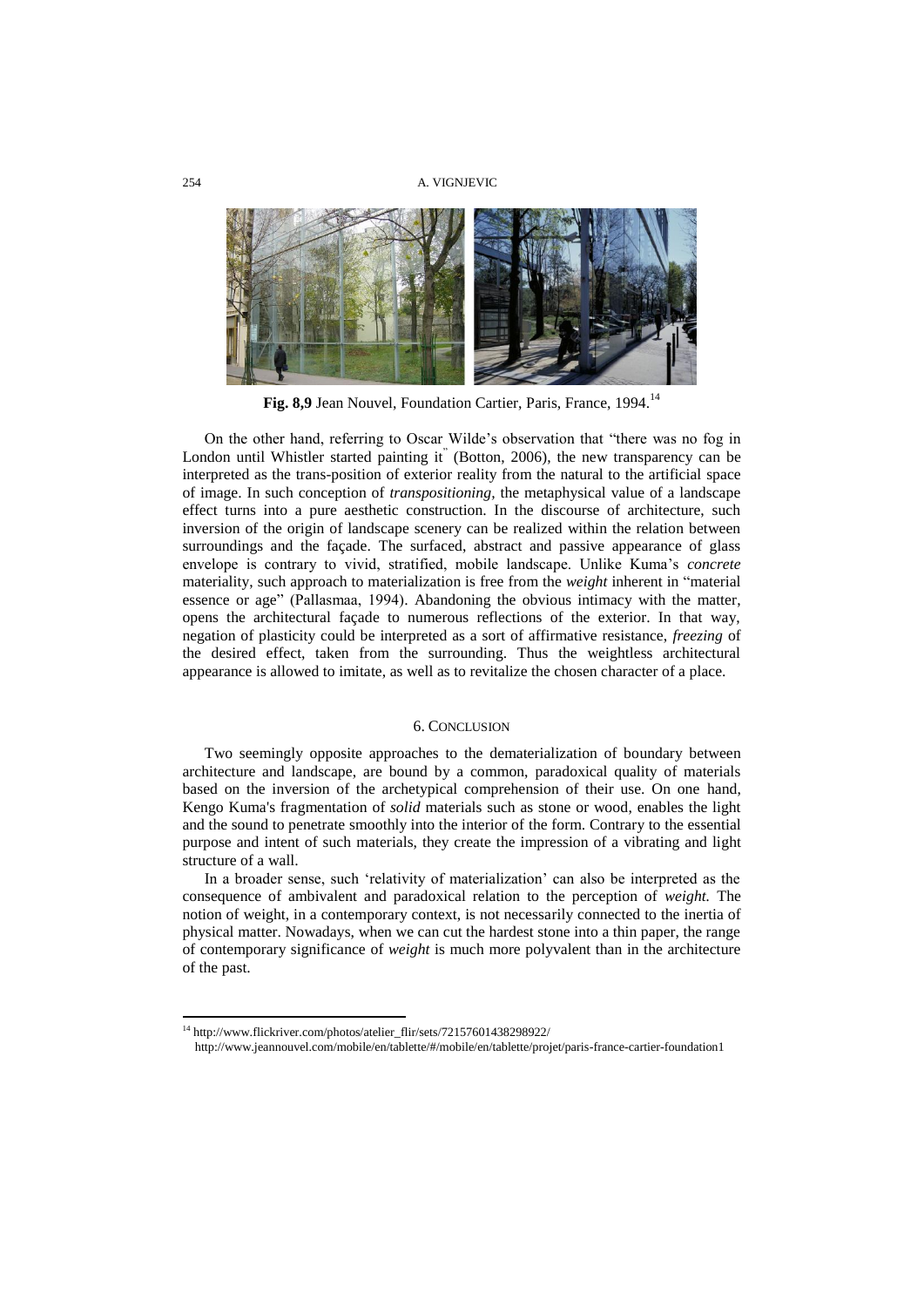On the other hand, the lightness of the glass panel in Nouvel"s architecture, contrary to its basic purpose, makes it difficult for a view to penetrate through it. The use of reflection or the layering of glass (previously conditioned by its thinning) is perceived as a solid mass and gives the impression of constantly changeable visual appearance. Thus the contemporary, ambivalent quality of transparency is revealed. Unlike the previous, total continuity between the interior and the exterior, typical for the architecture of Mies van der Rohe, this concept turns dematerialized glass membrane into an active inbetween space, by which the consciousness of interior and exterior is stimulated.

In Kuma"s palpability of materials, in their full concreteness, we recognize the "tactile value" (Pallasmaa, 2000) as the primordial archetype of mediation between the interior and the exterior. On the other hand, Nouvel 's lightweight glass surfaces, as a method of denying the obvious intimacy with the materiality and its *heaviness,* does not imply the absence of an inner, hidden touch. That sort of immaterial *tactility*, which is no less than the physical one, was described yet by Le Corbusier (1964): "I have always had the weight of stone and bricks in my arms, the astonishing resistance of wood in my eyes, the miraculous properties of steel in my mind". Therefore, even in a *desire to see*, so characteristic for the Western visual tradition, architecture in its essence is always inevitably tactile.

The fragmentation of traditionally *solid* materials and opposite to that, the layering of glass offer a new and common degree of intimacy. In such game of disclosure, material "pretends to deny what it has to show, at the same time as pretending to show what it denies" (Steinmann, 1994) In both cases, the task of architect is to predict what should be visible or invisible.

By the transformation of archetypical role of applied materials, architecture itself steps into the field of its own contradictions. Yearning to be merged with *natural* surroundings, it actually displaces materials from their natural context (*truth to materials*), which implies "selection and application according to the laws conditioned by nature" (Semper, 1989). In this way, similar to materials themselves, architecture is constantly relativized within the framework of the proposed method and it creates its appearance on a pulsing line between the steady laws of its own necessity, and the changeable, meta-architectural poetry of space.

#### **REFERENCES**

- 1. A. Berlant, Art and Engagement, Philadelphia: Temple University Press, 1991.
- 2. A. Botton, The Architecture of Happiness, New York: Vintage, 2006.
- 3. D. Cosgrove, Social formation and symbolic landscape, Madison: University of Wisconsin Press, 1998.
- 4. D. Leatherbarrow and M. Mostafavi, Surface architecture, Massachusetts: MIT Press, 2002.
- 5. D. Leatherbarrow, Architecture oriented otherwise, New York: Princeton Architectural Press, 2009.
- 6. D. Vasilski, "Minimalism in architecture: Materials as an instrument of perception", in Arhitektura i Urbanizam, iss.37, 2012, pp. 3-27, DOI: 10.5937/a-u37-3761
- 7. E. Diller and R. Scofidio, Blur: The Making of Nothing, NY: Harry N. Abrahms, 2002.
- 8. G. Bachelard, The Poetics of Space, Boston: Beacon Press, 1994.
- 9. G. Johnson, (ed.) The Merleau-Ponty Aesthetic Reader, Evanston: Northwestern University Press, 1993.
- 10. G. Semper, The Four Elements of Architecture and Other Writings, Cambridge: Cambridge University Press, 1989.
- 11. J. Baudrillard and J. Nouvel, The singular object of Architecture, Minneapolis: University of Minnesota Press, 2002.